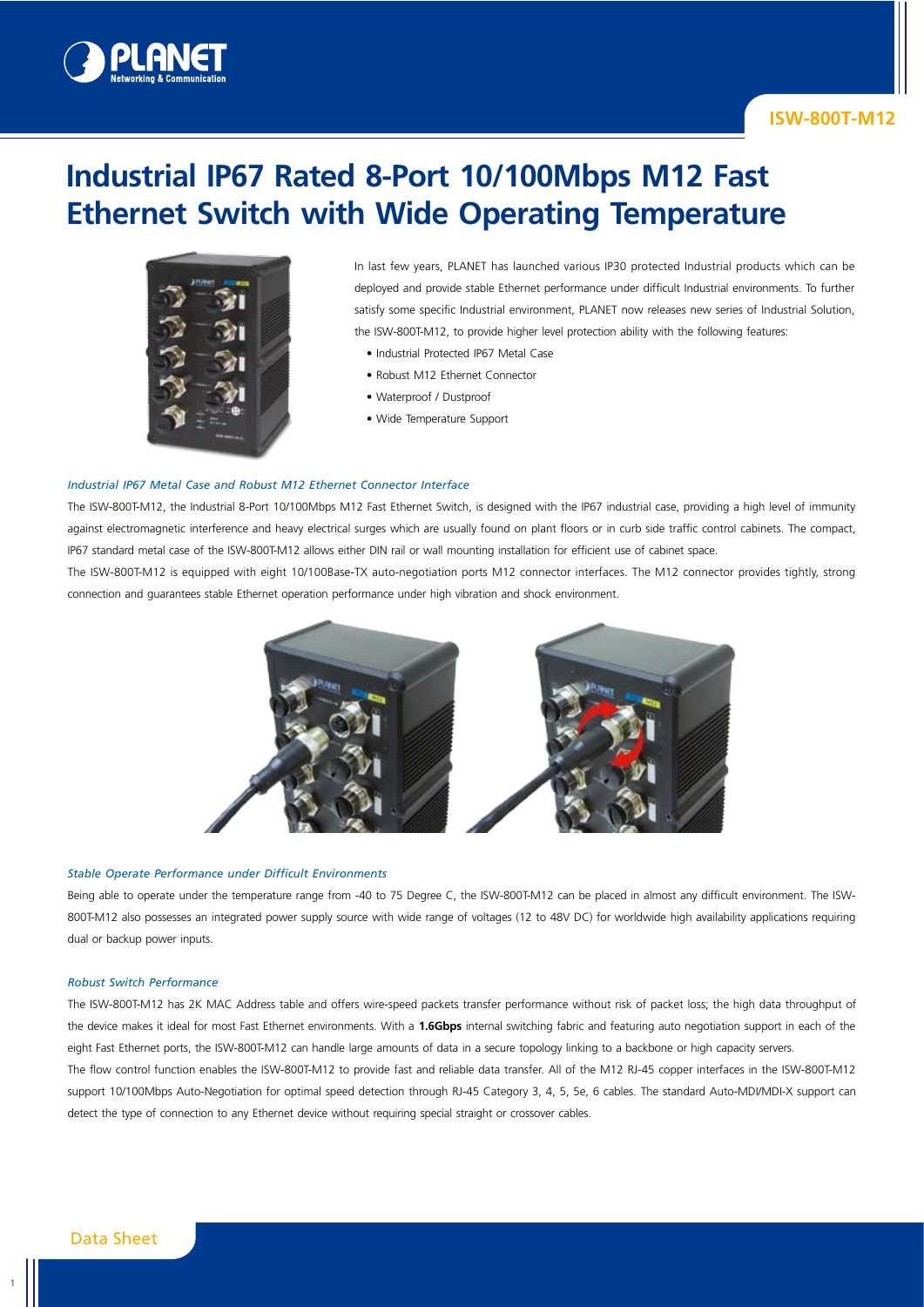

#### **Key Features**

#### *Physical Port*

• 8-Port 10/100Mbps M12 Connector with IP67 protection

#### *Layer 2 Features*

- Supports Auto-Negotiation and 10/100Mbps half / full duplex mode
- High performance Store and Forward architecture, runt/CRC filtering eliminates erroneous packets to optimize the network bandwidth
- Prevents packet loss with back pressure (Half-Duplex) and IEEE 802.3x PAUSE frame flow control (Full-Duplex)
- Backplane (Switching Fabric): 1.6Gbps
- Integrated address look-up engine, supports 2K absolute MAC addresses
- Automatic address learning and address aging
- CSMA/CD Protocol

#### **Applications**

#### *Public Construction for Data Collection and Forwarding*

#### *Industrial Case / Installation*

- IP67 Aluminum metal case protection
- DIN Rail and Wall Mount Design
- Waterproof / dustproof design
- 12 to 48V DC, redundant power with polarity reverse protect function and connective removable terminal block for master and slave power
- Supports EFT protection 6000 VDC for power line
- Supports 6000 VDC Ethernet ESD protection
- -40 to 75 Degree C operating temperature



The ISW-800T-M12 is equipped with eight 10/100Base-TX auto-negotiation ports M12 connector interfaces, and offers 1.6Gbps non-blocking switch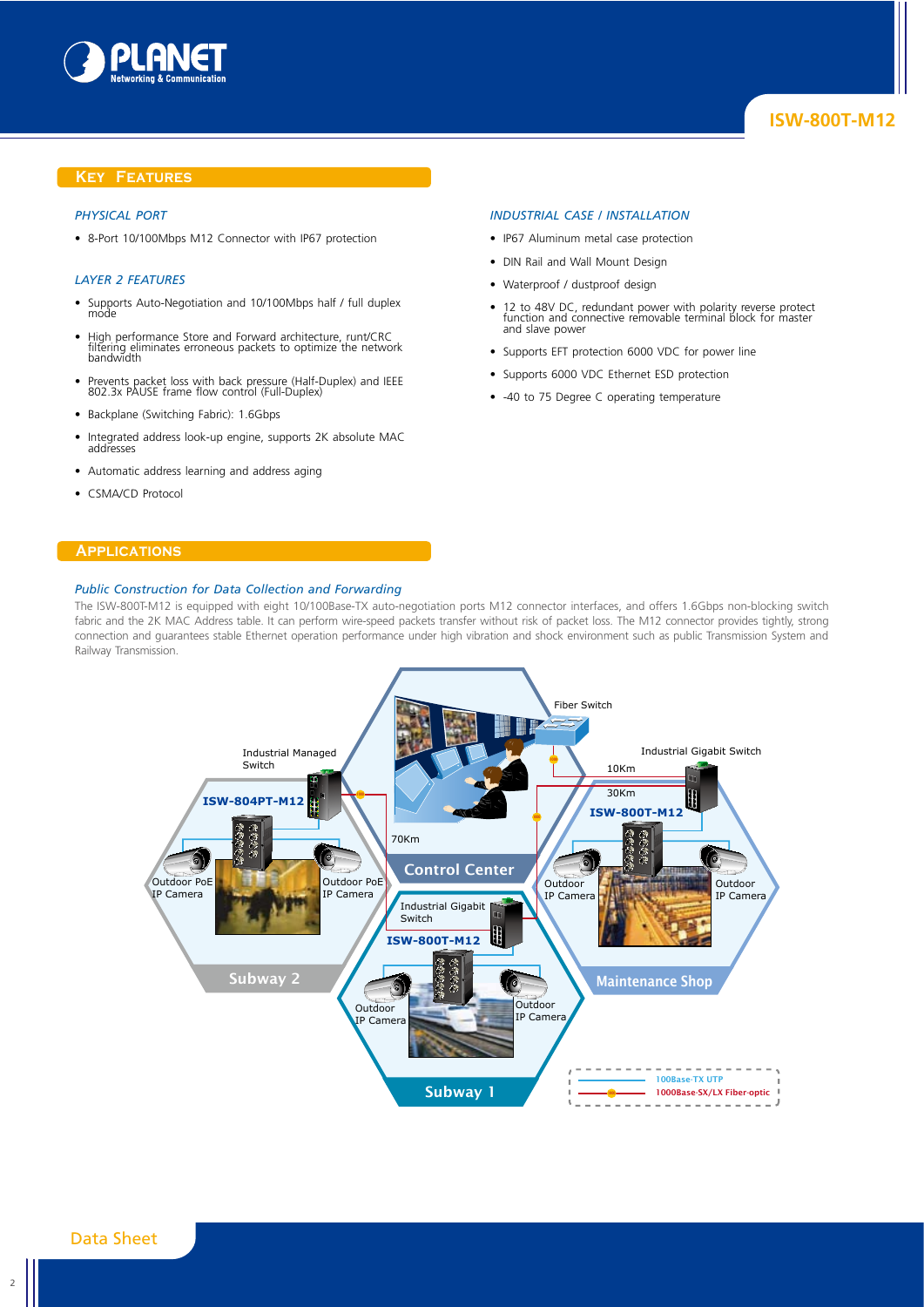

## **Specification**

| Product                                      | Industrial IP67 Rated 8-Port 10/100Mbps M12 Ethernet Switch (-40~75 Degree C) |
|----------------------------------------------|-------------------------------------------------------------------------------|
| Model                                        | <b>ISW-800T-M12</b>                                                           |
| <b>Hardware Specification</b>                |                                                                               |
| 10/100Base-TX Ports                          | 8 x M12, 4-Pin D-coded female connector                                       |
| <b>Power Connector</b>                       | 1 x M12, 5-Pin A-Coded male connector                                         |
| Enclosure                                    | IP67 Aluminum                                                                 |
| Dimension (W x D x H)                        | 163 x 103 x 53 mm                                                             |
| Weight                                       | 976g                                                                          |
| <b>Power Requirement</b>                     | 12~48V DC, Redundant power with polarity reverse protection function          |
| Power Consumption /<br>Dissipation           | 4 Watts / 13 BTU                                                              |
| Installation                                 | DIN rail kit and wall mount ear                                               |
| <b>ESD Protection</b>                        | 6KV DC                                                                        |
| <b>EFT Protection</b>                        | 6KV DC                                                                        |
|                                              | Power LED:                                                                    |
|                                              | • Power 1 / Power 2 / FAULT (Green)                                           |
| <b>LED Indicators</b>                        | 10/100Base-TX Port (Port-1 to Port-8):                                        |
|                                              | • LNK/ACT (Green)                                                             |
| <b>Network Cables</b>                        | 10Base-T: 2-Pair UTP Cat.3,4,5 up to 100m (328ft)                             |
|                                              | 100Base-TX: 2-Pair UTP Cat.5, 5e, 6 up to 100m (328ft)                        |
|                                              | EIA/TIA-568 100-ohm STP (100m, max.)                                          |
| <b>Switch Specification</b>                  |                                                                               |
| Switch Processing Scheme Store-and-Forward   |                                                                               |
| <b>Address Table</b>                         | 2K entries                                                                    |
| <b>Flow Control</b>                          | Back pressure for half duplex                                                 |
|                                              | IEEE 802.3x Pause Frame for full duplex                                       |
| Switch Fabric                                | 1.6Gbps                                                                       |
| Throughput                                   | 1.19Mpps@64Bytes                                                              |
| (packet per second)<br>Maximum Transmit Unit |                                                                               |
| <b>Standards Conformance</b>                 | 1536 bytes                                                                    |
|                                              | IEEE 802.3 Ethernet                                                           |
| <b>Standards Compliance</b>                  | IEEE 802.3u Fast Ethernet                                                     |
|                                              |                                                                               |
|                                              | IEEE 802.3x Full-Duplex Flow Control                                          |
| <b>Regulation Compliance</b>                 | FCC Part 15 Class A, CE<br>IEC60068-2-32 (Free fall)                          |
| <b>Stability Testing</b>                     | IEC60068-2-27 (Shock)                                                         |
|                                              | IEC60068-2-6 (Vibration)                                                      |
| <b>Environment</b>                           |                                                                               |
|                                              | Operating: -40~75 Degree C                                                    |
| Temperature                                  | Storage: -40~75 Degree C                                                      |
|                                              | Operating: 5~95% (Non-condensing)                                             |
| Humidity                                     | Storage: 5~95% (Non-condensing)                                               |
| <b>Standard Accessories</b>                  |                                                                               |
|                                              | 1 x M12 4-Pin D-Coded Male connector to RJ-45 Ethernet cable, 1.2m            |
|                                              | 1 x M12 5-Pin A-Coded Female connector power cable, 1.2m                      |
| <b>Packet Contents</b>                       | 1 x Wall-Mount Kit                                                            |
|                                              | 1 x DIN-Rail Kit (attached to M12 switch as default)                          |
|                                              | 1 x User's Manual                                                             |
|                                              |                                                                               |

3